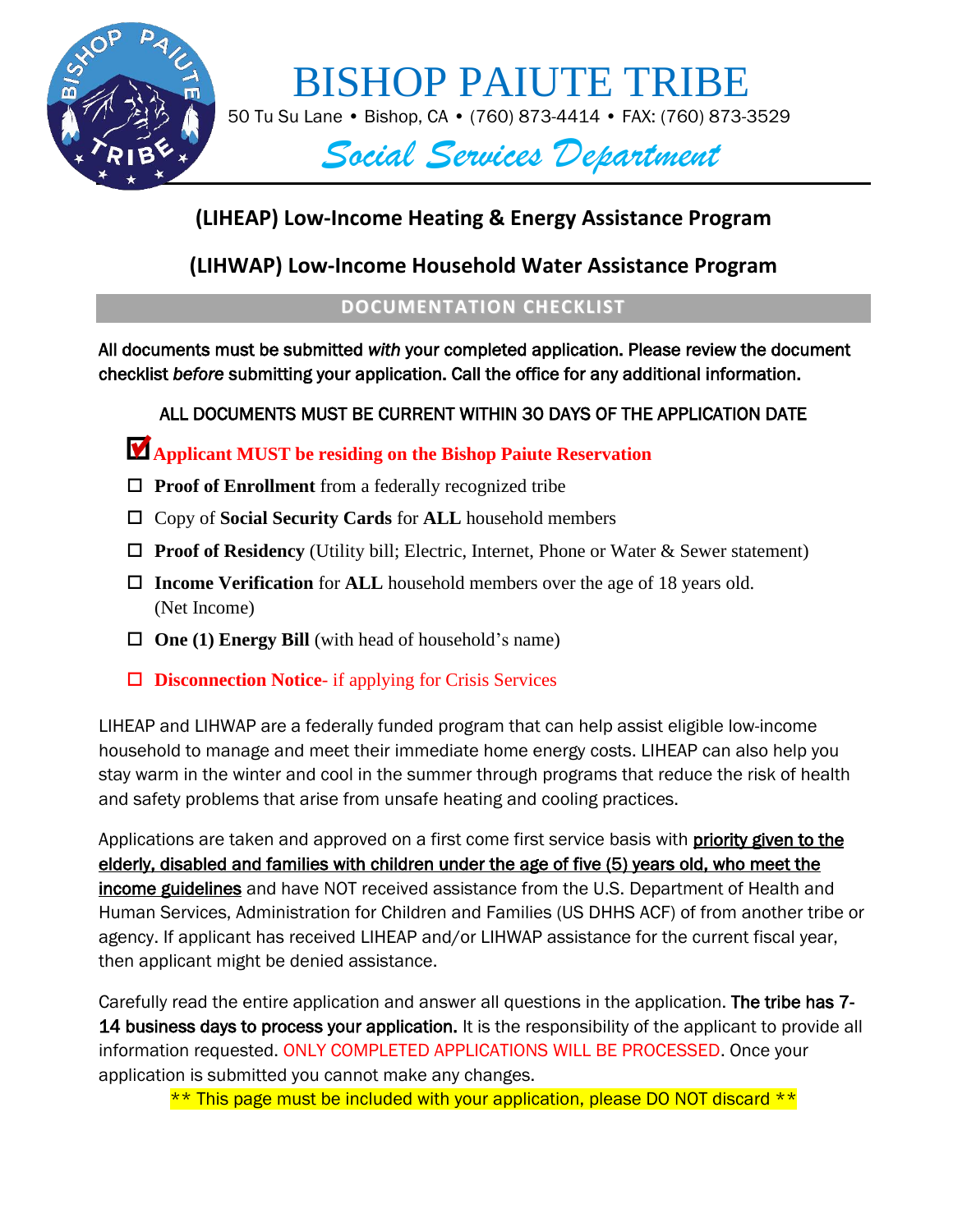# **BISHOP PAIUTE TRIBE** *Social Services Department*

## **BISHOP PAIUTE TRIBAL LIHEAP & LIHWAP APPLICATION**

The information in this application is being collected to identify eligible families or individuals to participate in the LIHEAP & LIHWAP and will be used to determine eligibility. The applicant must provide the required information for consideration of the application. Incomplete information and/or false statements will subject this application to rejection for this program.

**APPLICANT MUST BE RESIDING ON THE BISHOP PAIUTE RESERVATION**

| LIHEAP $\rightarrow$ $\Box$ Heating                                                                                                       | $\Box$ Cooling                                               |                         | $\Box$ Crisis (immediate disconnect or final cut off notice)                                                   |
|-------------------------------------------------------------------------------------------------------------------------------------------|--------------------------------------------------------------|-------------------------|----------------------------------------------------------------------------------------------------------------|
| LIHWAP $\rightarrow$ $\Box$ Water                                                                                                         | $\Box$ Crisis (immediate disconnect or final cut off notice) |                         |                                                                                                                |
| <b>APPLICANT INFORMATION:</b> (Head of Household)                                                                                         |                                                              |                         | DATE: New York Contract of the Contract of the Contract of the Contract of the Contract of the Contract of the |
| Last                                                                                                                                      | $\overline{First}$                                           |                         | Middle Initial                                                                                                 |
|                                                                                                                                           |                                                              |                         |                                                                                                                |
|                                                                                                                                           |                                                              |                         |                                                                                                                |
|                                                                                                                                           |                                                              |                         |                                                                                                                |
|                                                                                                                                           |                                                              |                         |                                                                                                                |
|                                                                                                                                           |                                                              |                         |                                                                                                                |
|                                                                                                                                           |                                                              |                         |                                                                                                                |
|                                                                                                                                           |                                                              |                         |                                                                                                                |
|                                                                                                                                           |                                                              |                         |                                                                                                                |
|                                                                                                                                           |                                                              |                         |                                                                                                                |
|                                                                                                                                           |                                                              |                         |                                                                                                                |
|                                                                                                                                           | STOP!!                                                       |                         |                                                                                                                |
| Have you received assistance from any other TRIBE, AGENCY, or ORGANIZATION under the<br>LIHEAP and LIHWAP within the past six (6) months? |                                                              | $\Box$ YES<br>$\Box$ NO |                                                                                                                |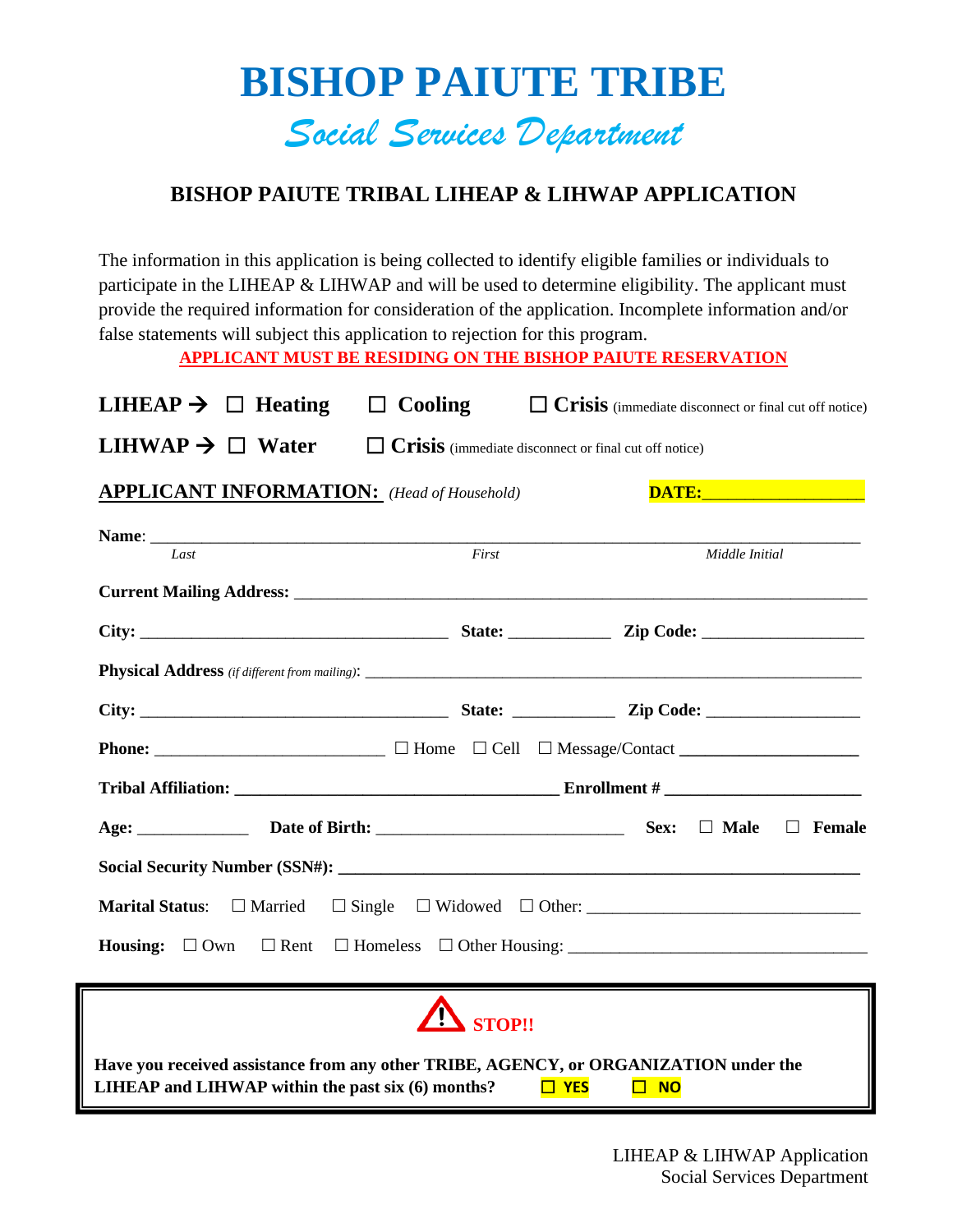*Is there anyone in your household that can be verified as disabled?*  $\Box$  **Yes**  $\Box$  **No If so, who:**  $\qquad \qquad$  **If so, who:**  $\qquad \qquad$  **No** 

*Are any household members receiving CalFresh, TANF or WIC benefits?*  $\Box$  **Yes**  $\Box$  **No If so, who: \_\_\_\_\_\_\_\_\_\_\_\_\_\_\_\_\_\_\_\_ Case Number: \_\_\_\_\_\_\_\_\_\_\_\_\_\_\_\_\_ Passport to Services**

**Amount paid for rent monthly: \_\_\_\_\_\_\_\_\_\_\_\_\_\_\_\_\_\_\_\_\_\_\_\_\_\_\_\_\_\_ \* If you are a renter, please list your landlord's name, address, & telephone # : \_\_\_\_\_\_\_\_\_\_\_\_\_\_\_\_\_\_\_\_\_\_\_\_\_\_\_\_\_\_\_\_\_\_\_\_\_\_\_\_\_\_\_\_\_\_\_\_\_\_\_\_\_\_\_\_\_\_\_\_\_\_\_\_\_\_\_\_\_\_\_\_\_\_\_\_\_\_\_\_\_\_\_\_\_\_**

*Is there anyone in your household receiving Child Support, Retirement, Unemployment, Veterans or Worker's Compensation Benefits?*  $\Box$  Yes  $\Box$  No If so, who:

**Amount & Frequency: \_\_\_\_\_\_\_\_\_\_\_\_\_\_\_\_\_\_\_\_\_\_\_\_\_\_\_\_\_\_\_\_\_\_\_\_\_\_\_\_\_\_\_\_\_\_\_\_\_\_\_\_\_\_\_\_\_\_\_\_\_\_\_\_\_\_\_**

**Do you, or any member of your household maintain a checking account, savings account, have stocks or bonds in excess of \$1,900.00 for (1) person or \$3,000.00 for (2) persons?**  $\Box$  Yes  $\Box$  No

#### **FAMILY INFORMATION**:

List ALL **other** persons living in household on a permanent basis. Start with the oldest and provide Social Security numbers.

#### **HOUSEHOLD INFORMATION** *(You must provide all tribal verifications & social security numbers)*

| Name | Sex | Date of Birth | $\cdot$<br>SSN# | $\overline{\phantom{a}}$<br><b>Relationship to Applicant</b> | Tribal No. |
|------|-----|---------------|-----------------|--------------------------------------------------------------|------------|
|      |     |               |                 |                                                              |            |
|      |     |               |                 |                                                              |            |
|      |     |               |                 |                                                              |            |
|      |     |               |                 |                                                              |            |
|      |     |               |                 |                                                              |            |
|      |     |               |                 |                                                              |            |
|      |     |               |                 |                                                              |            |
|      |     |               |                 |                                                              |            |
|      |     |               |                 |                                                              |            |
|      |     |               |                 |                                                              |            |

*Note: The disclosure of your Social Security numbers are requested in order to keep your record straight, because other people may have the same name and birth date. The numbers will also be used, if necessary, to verify income and to avoid duplication of assistance.*

Total Members of Household: \_\_\_\_\_\_\_\_\_\_\_\_\_\_ Total Tribal Members in Household: \_\_\_\_\_\_\_\_\_\_\_\_\_\_\_\_\_\_\_\_\_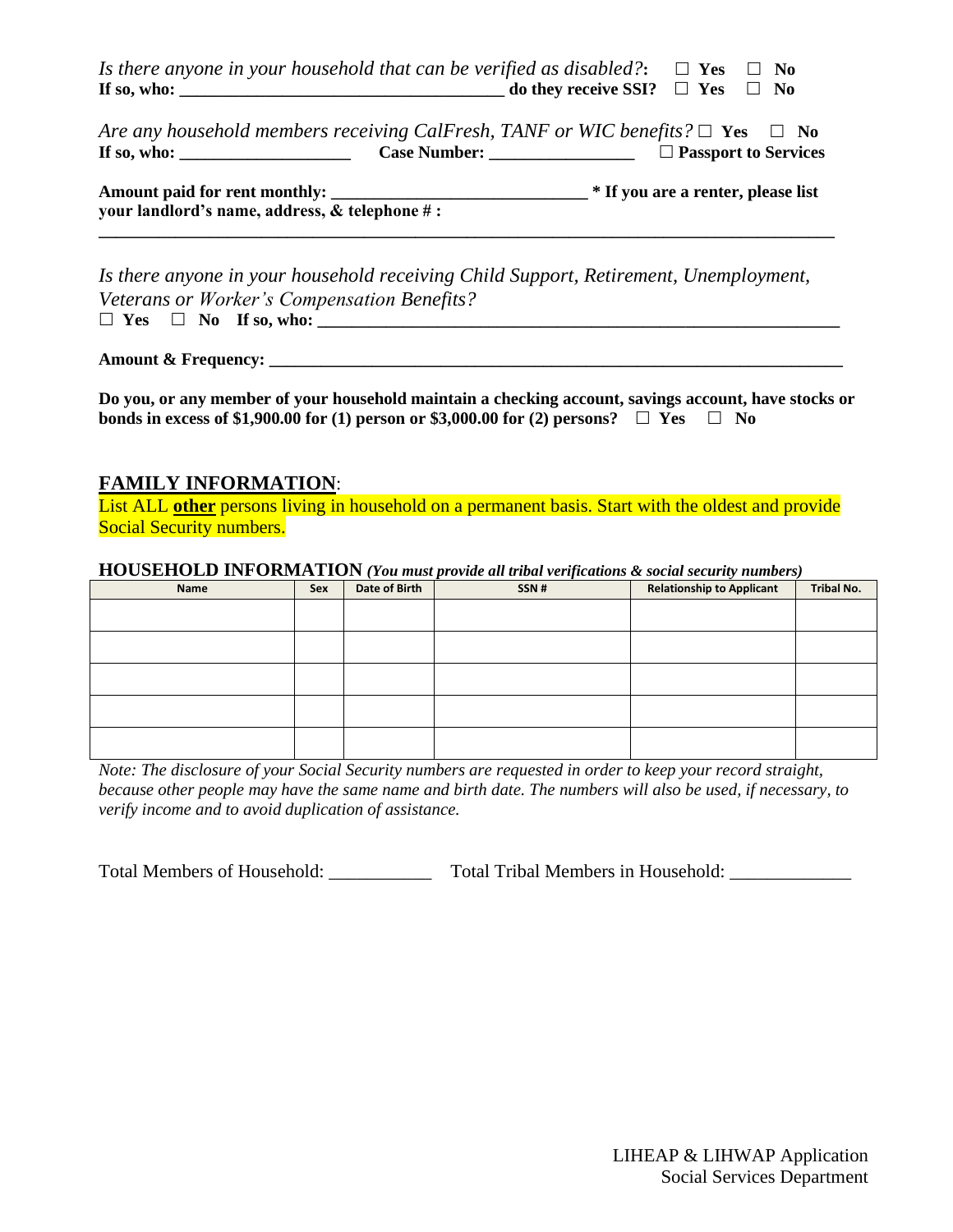$\Box$  Receiving  $\Box$  Farmer  $\Box$  Migrant  $\Box$  Reservation Cal Fresh Farmwrkr Rnchria Resident

### **INCOME INFORMATION:**

List ALL permanent family members 18 (eighteen) years and older who have income. Provide verification for the last 30 (thirty) days.

**Earned Income**: This includes, but is not limited to, wages, salary, commissions, or profits.

| <b>Name</b> | <b>Monthly Earned Income</b> | <b>Source of Income</b> |
|-------------|------------------------------|-------------------------|
|             |                              |                         |
|             |                              |                         |
|             |                              |                         |
|             |                              |                         |

Total monthly earned income: **\$\_\_\_\_\_\_\_\_\_\_\_\_\_\_\_\_\_\_\_**

**Unearned Income**: This includes, but is not limited to, **Per Capita, Tribal Distributions**, **Disability** 

Benefits, General Assistance, Rental Properties, and Social Security Administration (SSA) benefits, and Public Assistance (TANF).

| <b>Name</b> | <b>Monthly Unearned Income</b> | <b>Source of Income</b> |
|-------------|--------------------------------|-------------------------|
|             |                                |                         |
|             |                                |                         |
|             |                                |                         |
|             |                                |                         |

Total monthly unearned income:  $\frac{2}{\sqrt{2}}$ 

#### **TOTAL AMOUNT MONTHLY HOUSEHOLD INCOME** (earned & unearned)**: \$\_\_\_\_\_\_\_\_\_\_\_\_\_\_\_**

**If NO INCOME is reported, please state how you have maintained your residence, paid utilities or rent, and purchased food or clothing for the last (12) months? If this section is not answered your application will be denied. You must also submit the "VERIFICATION OF NO INCOME" form for ALL persons in the household over the age of 18 years old.**

**\_\_\_\_\_\_\_\_\_\_\_\_\_\_\_\_\_\_\_\_\_\_\_\_\_\_\_\_\_\_\_\_\_\_\_\_\_\_\_\_\_\_\_\_\_\_\_\_\_\_\_\_\_\_\_\_\_\_\_\_\_\_\_\_\_\_\_\_\_\_\_\_\_\_\_\_\_\_\_\_\_\_\_\_\_\_\_\_\_ \_\_\_\_\_\_\_\_\_\_\_\_\_\_\_\_\_\_\_\_\_\_\_\_\_\_\_\_\_\_\_\_\_\_\_\_\_\_\_\_\_\_\_\_\_\_\_\_\_\_\_\_\_\_\_\_\_\_\_\_\_\_\_\_\_\_\_\_\_\_\_\_\_\_\_\_\_\_\_\_\_\_\_\_\_\_\_\_\_ \_\_\_\_\_\_\_\_\_\_\_\_\_\_\_\_\_\_\_\_\_\_\_\_\_\_\_\_\_\_\_\_\_\_\_\_\_\_\_\_\_\_\_\_\_\_\_\_\_\_\_\_\_\_\_\_\_\_\_\_\_\_\_\_\_\_\_\_\_\_\_\_\_\_\_\_\_\_\_\_\_\_\_\_\_\_\_\_\_ \_\_\_\_\_\_\_\_\_\_\_\_\_\_\_\_\_\_\_\_\_\_\_\_\_\_\_\_\_\_\_\_\_\_\_\_\_\_\_\_\_\_\_\_\_\_\_\_\_\_\_\_\_\_\_\_\_\_\_\_\_\_\_\_\_\_\_\_\_\_\_\_\_\_\_\_\_\_\_\_\_\_\_\_\_\_\_\_\_**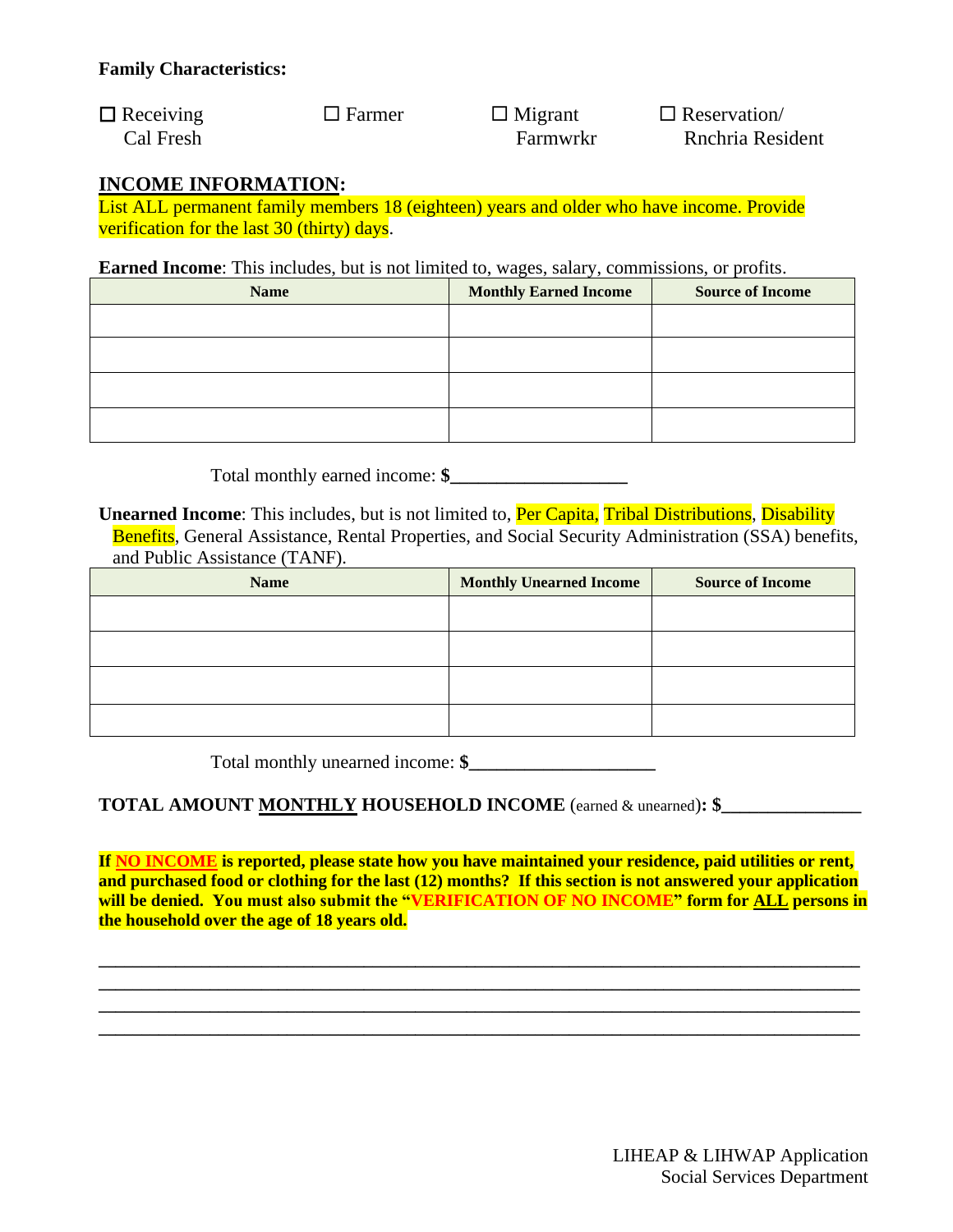#### **REASON FOR ASSISTANCE:**

*Please provide a copy of your most recent bill*

| <b>PLEASE CHECK ONLY ONE</b><br>** If Approved, payment will be made directly to the Vendor **                                                                                                  |                    |  |                                                       |                 |
|-------------------------------------------------------------------------------------------------------------------------------------------------------------------------------------------------|--------------------|--|-------------------------------------------------------|-----------------|
| <b>WINTER HEATING:</b>                                                                                                                                                                          |                    |  | $\Box$ Propane $\Box$ Electricity $\Box$ Wood/Pellets | $\Box$ Kerosene |
| <b>SUMMER COOLING:</b>                                                                                                                                                                          | $\Box$ Electricity |  |                                                       |                 |
| <b>WATER:</b>                                                                                                                                                                                   | $\Box$ Water/Sewer |  |                                                       |                 |
|                                                                                                                                                                                                 |                    |  |                                                       |                 |
| Are there children under the age of five (5) years old in the home? $\Box$ Yes $\Box$ No How many?<br>Are there elderly in the home over the age of fifty-five (55) years? $\Box$ Yes $\Box$ No |                    |  |                                                       |                 |
|                                                                                                                                                                                                 |                    |  |                                                       |                 |
|                                                                                                                                                                                                 |                    |  |                                                       |                 |
|                                                                                                                                                                                                 |                    |  |                                                       |                 |
|                                                                                                                                                                                                 |                    |  |                                                       |                 |
|                                                                                                                                                                                                 |                    |  |                                                       |                 |

I, the undersigned applicant, certify the foregoing information to be true, complete and accurate to the best of my knowledge.

**For this application to be considered, you must submit all documentation on check list (first page) with your application.**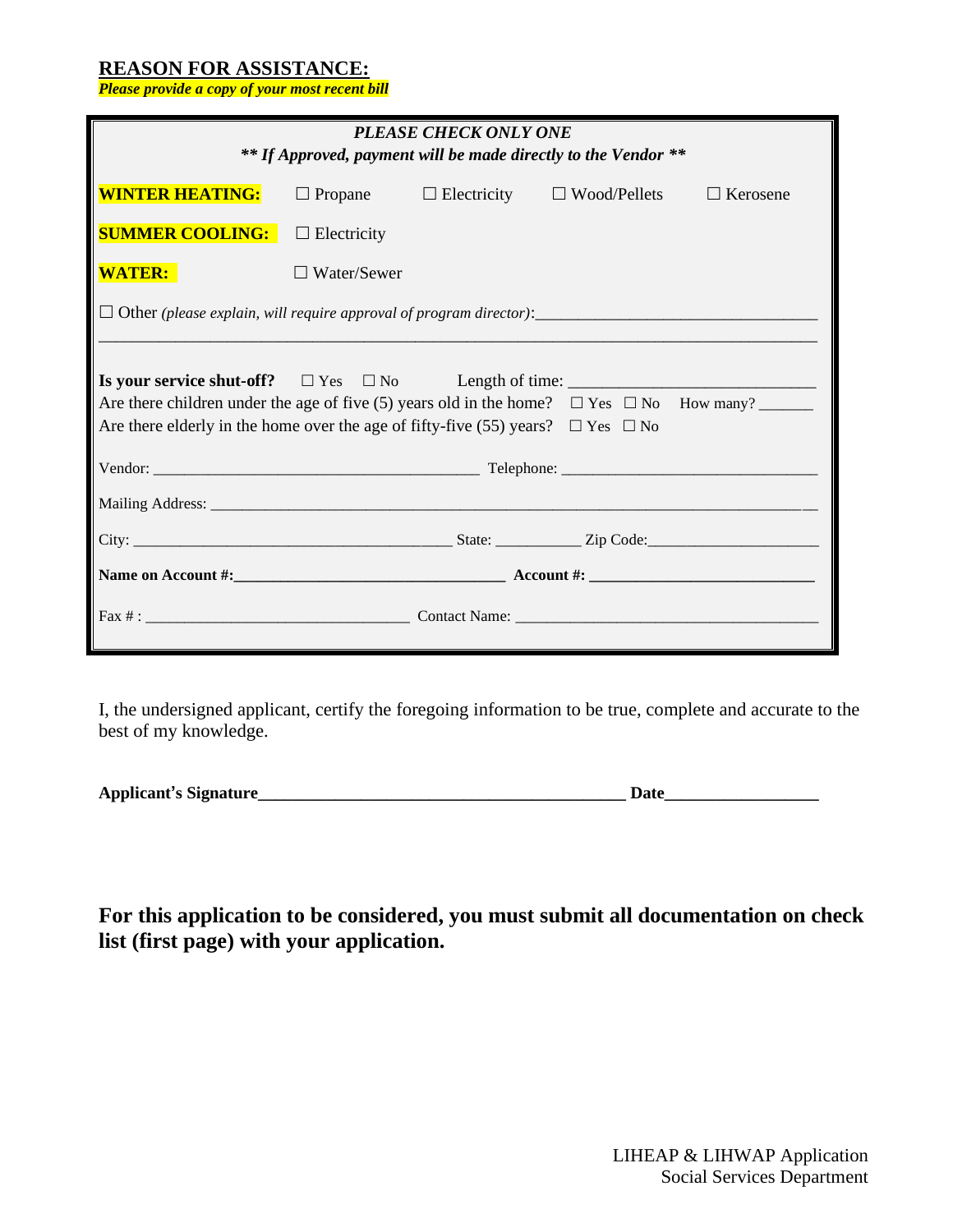

DATE STAMP:

## **BISHOP PAIUTE TRIBAL LIHEAP & LIHWAP Unemployment/Non-income Sources Certification**

I \_\_\_\_\_\_\_\_\_\_\_\_\_\_\_\_\_\_\_\_\_\_\_\_\_\_\_\_\_\_\_\_\_\_\_\_\_ DO HEREBY CERTIFY, THAT I AM AND HAVE BEEN UNEMPLOYED FOR AN EXTENDED PERIOD OF TIME.

IF EMPLOYED, I FUTHER CERTIFY THAT I AM ONLY IN TEMPORARY NEED OF ASSISTANCE FROM THE TRIBE. ADDITIONALLY, I CERTIFY THAT I DO NOT RECEIVE INCOME FROM ANY OTHER SOURCES THAN LISTED IN THE SUBMITTED APPLICATION.

I ATTEST TO THE ABOVE FACTUAL STATEMENT AS BEING TRUE AND CORRECT TO THE BEST OF MY KNOWLEDGE. I UNDERSTAND THAT I AM SIGNING THIS STATEMENT UNDER THE PENALTY OF PERJURY.

\_\_\_\_\_\_\_\_\_\_\_\_\_\_\_\_\_\_\_\_\_\_\_\_\_\_\_\_\_\_\_\_\_\_\_\_\_\_\_\_\_\_\_\_\_ *Applicant's Signature*

*Date*

\_\_\_\_\_\_\_\_\_\_\_\_\_\_\_\_\_\_\_\_\_\_\_\_\_\_\_\_\_\_\_\_\_\_\_\_\_\_\_\_\_\_\_\_\_ *Signature LIHEAP/LIHWAP Intake Staff*

\_\_\_\_\_\_\_\_\_\_\_\_\_\_\_\_\_\_\_\_\_\_\_\_\_\_\_\_\_\_\_\_\_\_\_\_\_\_\_\_\_\_\_\_\_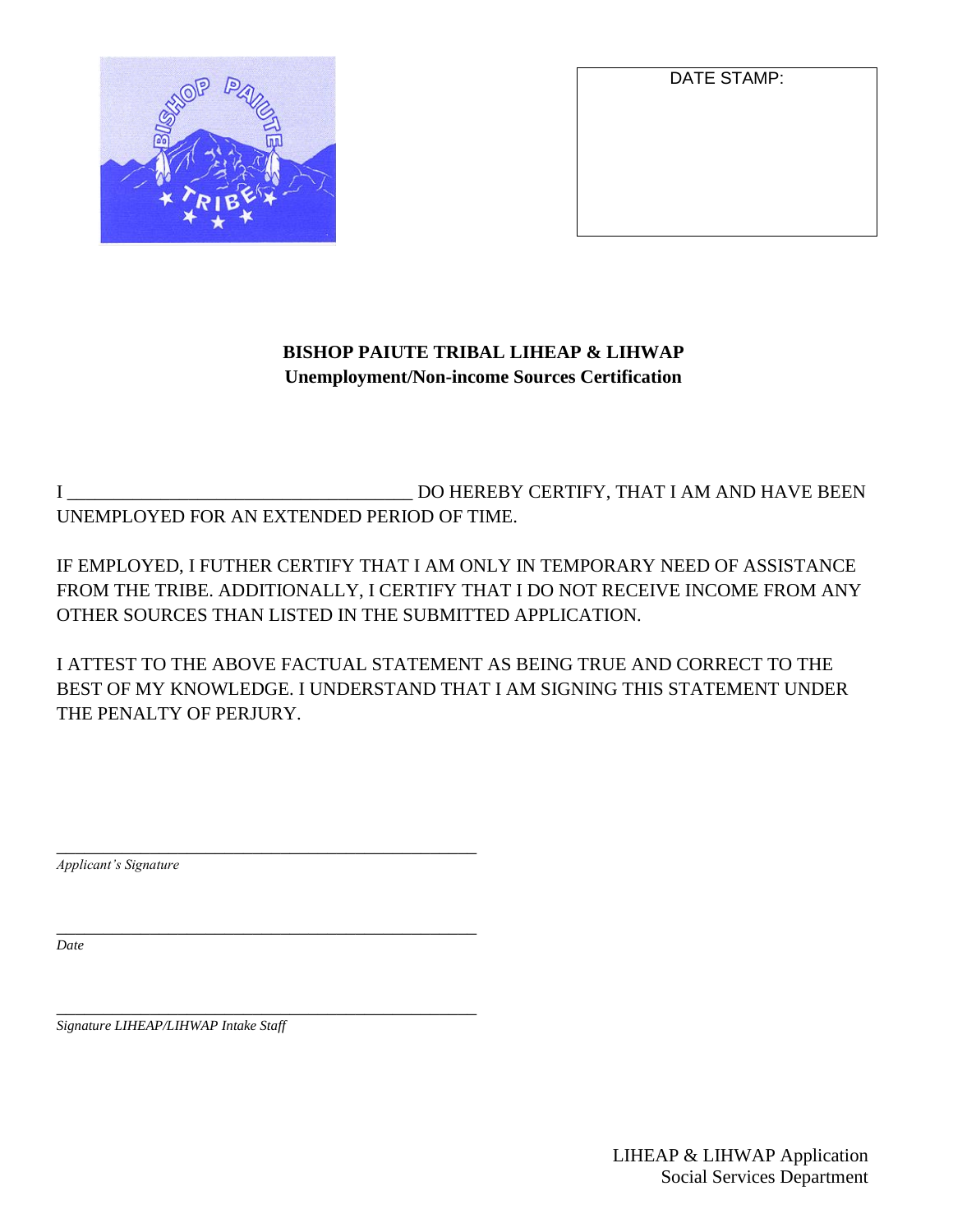

#### DATE STAMP:

#### **BISHOP PAIUTE TRIBAL LIHEAP & LIHWAP APPLICANT RESPONSIBILITIES**

*Please read the following Statements and Initial each one*



I understand that my LIHEAP & LIHWAP benefits are not intended to pay for all my energy costs. I am responsible for paying any costs still owed to my energy provider or vendor (as applicable).